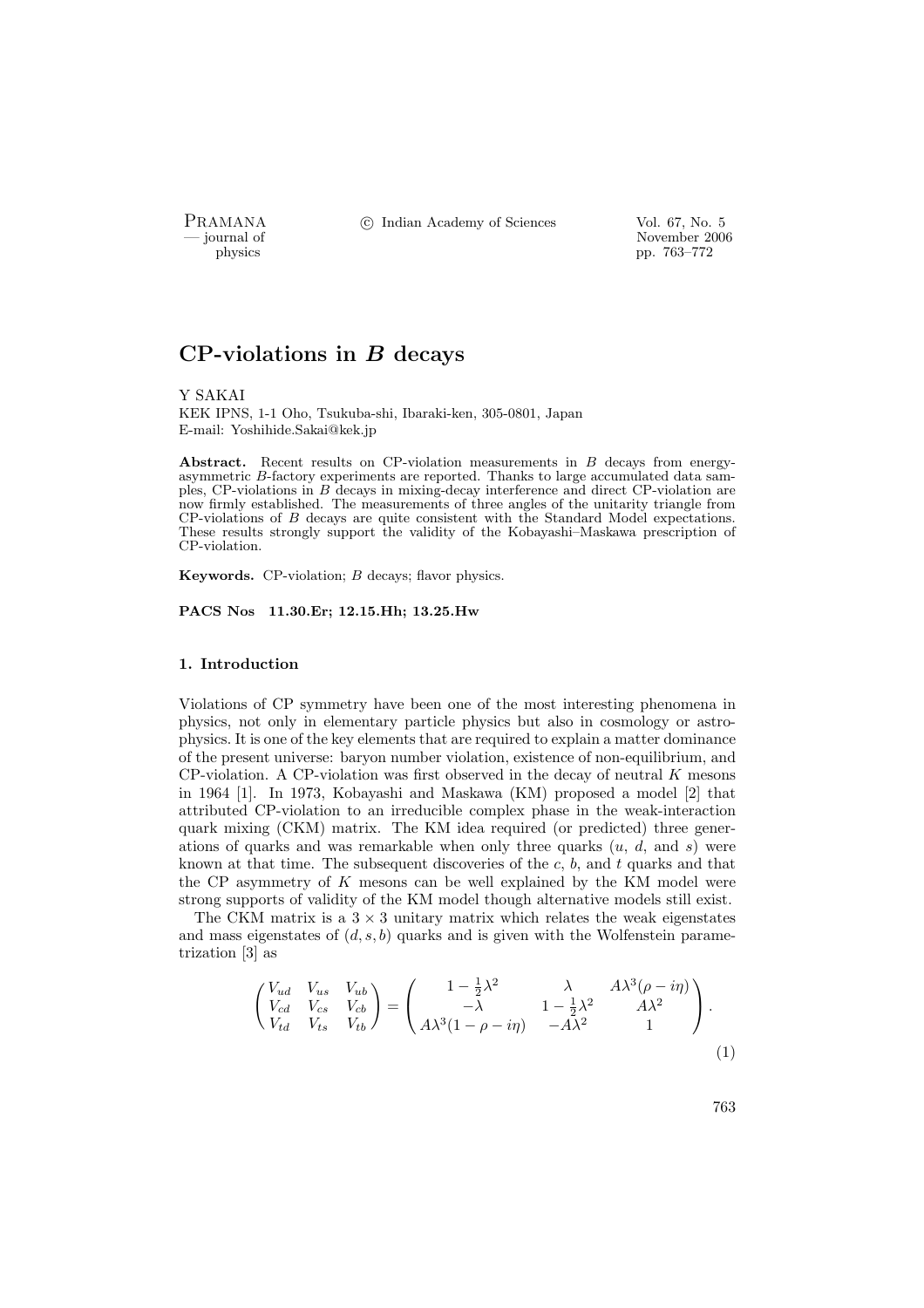### Y Sakai

The unitarity condition,  $V_{ud}V_{ub}^* + V_{cd}V_{cb}^* + V_{td}V_{tb}^* = 0$ , forms the so-called unitarity triangle and its three angles (notations of  $\beta$ ,  $\alpha$ ,  $\gamma$  instead of  $\phi_1$ ,  $\phi_2$ ,  $\phi_3$  are also used) are defined as

$$
\phi_1 = \arg\left(-\frac{V_{cd}V_{cb}^*}{V_{td}V_{tb}^*}\right), \quad \phi_2 = \arg\left(-\frac{V_{td}V_{tb}^*}{V_{ud}V_{ub}^*}\right),
$$

$$
\phi_3 = \arg\left(-\frac{V_{ud}V_{ub}^*}{V_{cd}V_{cb}^*}\right).
$$
(2)

There are three types of CP-violations in particle decays.

• Direct CP-violation in mixing: Magnitudes of decay amplitudes for a particle to a certain final state and its charge conjugate are different. A CP asymmetry is given by

$$
A_{\rm CP} = \frac{\Gamma(\bar{P} \to \bar{f}) - \Gamma(P \to f)}{\Gamma(\bar{P} \to \bar{f}) + \Gamma(P \to f)}.
$$
\n(3)

• CP-violation in mixing: When a mixing occurs between neutral particle and its anti-particle, such as  $K^0$  and  $B^0$  system, mass eigenstates are expressed as

$$
|P_1\rangle = p|P^0\rangle + q|\bar{P}^0\rangle, \quad |P_2\rangle = p|P^0\rangle - q|\bar{P}^0\rangle. \tag{4}
$$

A CP-violation in the mixing  $(|q/p| \neq 1)$  introduces a difference in transition rates between  $P^0 \to \bar{P}^0$  and  $\overline{P}^{0} \to \overline{P}^{0}$ .

• CP-violation in mixing due to interference between mixing and decay amplitudes: In 1980, Sanda, Carter and Bigi [4] predicted that a large CP-violation could be possible in certain B decays from the KM model in contrast to small CP-violation,  $\mathcal{O}(10^{-3})$ , in K mesons. More details are described in §3.

### 2. Accelerators and detectors

The B-factory accelerators, PEP-II [5] in USA and KEKB [6] in Japan, have remarkably improved their performance since their first operations in late 1998. The experiments, Belle [7] and BaBar [8], started physics data taking in 1999. Both accelerators achieved peak luminosities exceeding  $10^{34}$  cm<sup>-2</sup> s<sup>-1</sup>.

Thanks to the excellent performance of the two accelerators, BaBar and Belle have accumulated integrated luminosity of  $\sim$ 310 fb<sup>-1</sup> and  $\sim$ 530 fb<sup>-1</sup> by this workshop, respectively. Among them, up to 232 and 386 million  $B\bar{B}$  pairs from  $\Upsilon(4S)$ resonance are used for the analyses reported here.

### 3.  $\phi_1$  measurements

The Standard Model (SM) predicts CP asymmetries in the time-dependent rates for  $B^0$  and  $\bar{B}^0$  decays to a common CP eigenstate  $f_{\rm CP}$  [4]. In the decay chain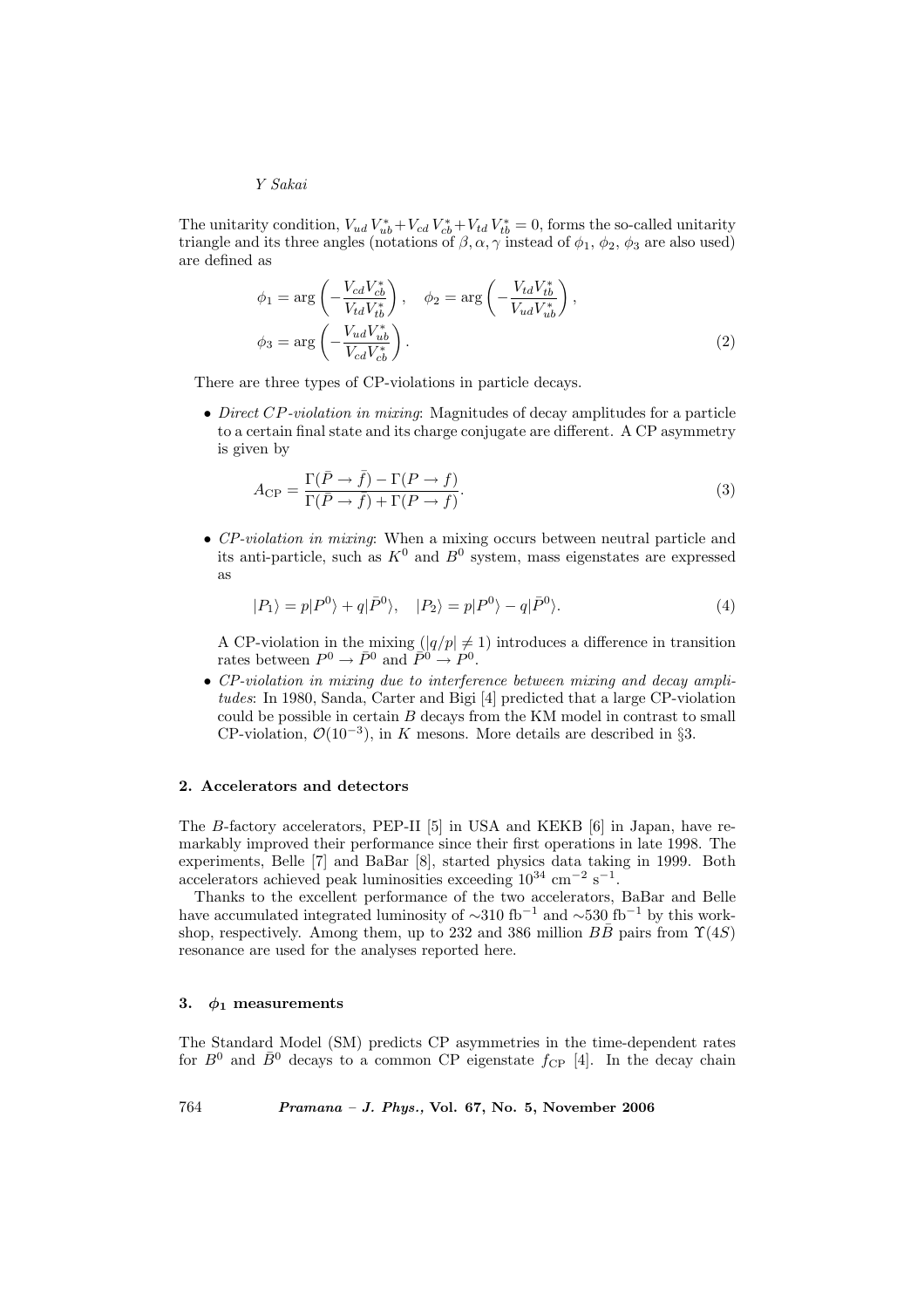### CP-violations in B decays

 $\Upsilon(4S) \to B^0 \bar{B}^0 \to f_{CP} f_{\text{tag}}$ , where one of the B mesons decays at time  $t_{CP}$  to a finalstate  $f_{\text{CP}}$  and the other decays at time  $t_{\text{tag}}$  to a final-state  $f_{\text{tag}}$  that distinguishes between  $B^0$  and  $\bar{B}^0$ , a time-dependent CP asymmetry is given by

$$
A_{\rm CP}(\Delta t) = \mathcal{S}\sin(\Delta m \Delta t) + \mathcal{A}\cos(\Delta m \Delta t),\tag{5}
$$

where

$$
\mathcal{S} = \frac{2 \mathcal{S} \lambda_{\rm f}}{1 + |\lambda_{\rm f}|^2}, \quad \mathcal{A} = \frac{|\lambda_{\rm f}|^2 - 1}{|\lambda_{\rm f}|^2 + 1}, \quad \lambda_{\rm f} = \frac{q}{p} \frac{\bar{A}_{\rm f}}{A_{\rm f}}.
$$

Note that BaBar uses a notation  $C = -A$ . Here  $\tau_{B^0}$  is the  $B^0$  lifetime,  $\Delta m$  is the mass difference between the two  $B^0$  mass eigenstates,  $\Delta t = t_{\text{CP}} - t_{\text{tag}}$ . A  $b \to c\bar{c}s$  decay to a CP eigenstate  $(B^0 \to \text{charmonium } K_{S,L}^0)$  is the theoretically cleanest example providing  $S = -\xi_f \sin 2\phi_1$  where  $\xi_f = +1(-1)$  corresponds to CP-even (-odd) final states. In this case, a dominant part of the  $b \rightarrow sc\bar{c}$  penguin amplitudes has the same CKM phase as the  $b \rightarrow c\bar{c}s$  tree amplitude and the effect of the penguin contributions with different weak phase than the tree amplitude is less than  $\sim$ 1%.

The measurement requires the reconstruction of  $B^0 \rightarrow f_{\rm CP}$  decays, the determination of the b-flavor of the accompanying  $B$ -decay  $(f_{\text{tag}})$ , a measurement of  $\Delta t$ , and a fit of the expected  $\Delta t$  distribution to the measured distribution using a maximum-likelihood method.

 $B^0 \to$  (charmonium  $+ K^0_S$ ) decays (charge conjugate modes are implied throughout this report unless otherwise mentioned) are identified using the energy difference  $\Delta E \equiv E_B^{\text{cms}} - E_{\text{beam}}^{\text{cms}}$  and the beam-energy constrained mass  $M_{\text{bc}} \equiv$  $\sqrt{(E_{\text{beam}}^{\text{cms}})^2 - (p_B^{\text{cms}})^2}$ , where  $E_{\text{beam}}^{\text{cms}}$  is the cms beam energy, and  $E_B^{\text{cms}}$  and  $p_B^{\text{cms}}$  are the cms energy and momentum of the B candidate. Candidate  $B^0 \to J/\psi K_L^0$ decays are selected by requiring hit patterns in the electromagnetic calorimeter and/or the  $K^0_L$  detector that are consistent with the presence of a shower induced by a neutral hadron. The kinematic quantity is calculated with the  $B^0 \to J/\psi K_L$ two-body decay hypothesis. Signal and background distributions are extracted from the fit.

Belle has updated  $\sin 2\phi_1$  measurement using  $B^0 \to J/\psi K_S^0$  and  $J/\psi K_L^0$  decay modes (i.e. experimentally cleanest sample) with 386 million  $B\bar{B}$  pairs [9]. The result is  $\sin 2\phi_1 = 0.652 \pm 0.039(\text{stat.}) \pm 0.020(\text{sys.})$ . The world average combined with BaBar result [10] is  $\sin 2\phi_1 = 0.69 \pm 0.03$  ( $\mathcal{A} = 0.03 \pm 0.04$ ) [11] which is consistent with the SM expectation from other measurements. This serves as a firm reference point for the SM.

### 3.1  $b \rightarrow s$  Penguin modes

Decays such as  $B^0 \to \phi K^0$ ,  $\eta' K^0$  etc. are considered to be dominated by  $b \to s$  penguin amplitudes. To a good approximation, the SM predicts  $S = -\xi_f \sin 2\phi_1$  and  $\mathcal{A} = 0$  for  $b \to s\bar{q}q$  transitions. If new physics contributes to the  $b \to s$  loop diagrams and has a different weak phase, it would give rise to  $\mathcal{A} \neq 0$  and/or  $\mathcal{S} \neq -\xi_f \sin 2\phi_1$ . Measurements of various decay modes of this category have been intensively performed by both Belle and BaBar. Belle has updated these measurements with 386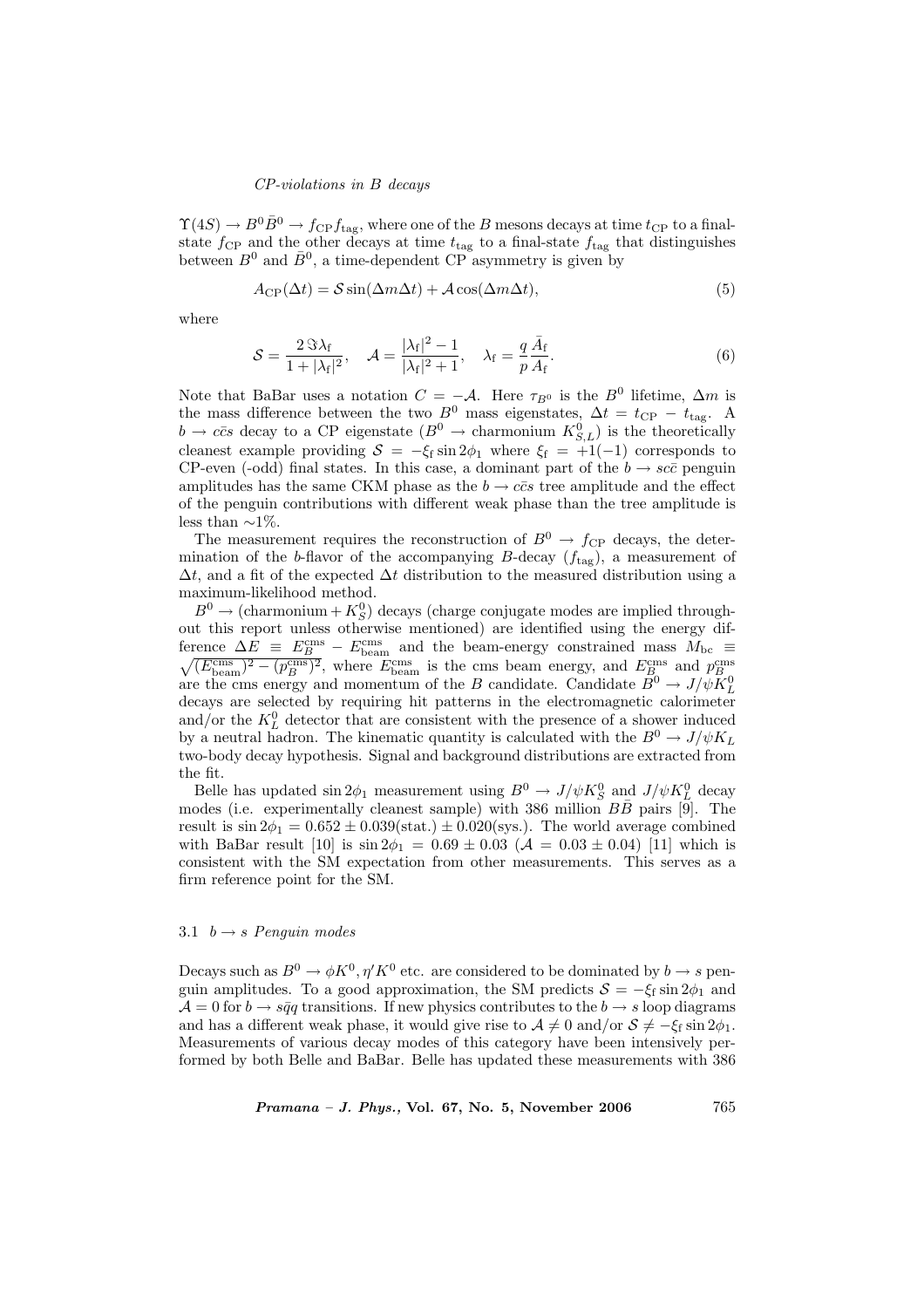



**Figure 1.** Summary of  $-\xi_i S$  for  $b \rightarrow s$  penguin modes.

million  $B\bar{B}$  pairs [9]. The decay modes to  $K_L^0$  as well as  $K_S^0$  are now included for  $B^0 \to \phi K^0$  and  $\eta' K^0$  decays. The results are summarized in figure 1 [11]. The S of individual modes are all consistent with that of the SM expectation ( $b \rightarrow c\bar{c}s$ mode) within  $1 \sim 2\sigma$ . A naive average value  $S = 0.5 \pm 0.09$  deviates by  $2.6\sigma$  from the SM. Still more data are needed to be conclusive on whether these are due to new physics effects or statistical effects.

## 4.  $\phi_2$  measurement

 $\phi_2$  is an angle between  $V_{ub}^* V_{ud}$  and  $V_{tb}^* V_{td}$  and can be measured by a time-dependent CP asymmetry analysis using  $B^0$  decays to CP eigenstates through a  $b \to u$  tree diagram. In this case, decay amplitude contains  $V_{ub}^* V_{ud}$  and CP asymmetry due to interference with  $B^0 - \bar{B}^0$  mixing amplitude that contains  $V_{tb}^* V_{td}$  provides  $\sin 2\phi_2$  in the same way as CP asymmetry of  $B^0 \to J/\psi K^0$  decay  $(V_{cb}^*V_{cs})$  provides  $\sin 2\phi_1$ .

Unfortunately, in contrast to  $B^0 \to J/\psi K^0$  decay case, the contribution of  $b \to d$ penguin amplitude could be comparable to that of  $b \to u$  tree. Because these amplitudes have different weak phases,  $\mathcal S$  is no more sin  $2\phi_2$  and is expressed as

$$
S = \sqrt{1 - A^2} \sin(2\phi_2 + 2\theta). \tag{7}
$$

The value of  $\theta$  can be extracted using the isospin relations of  $B^0 \to \pi^+\pi^-$ ,  $B^0 \to$  $\pi^0\pi^0$ , and  $B^+ \to \pi^+\pi^0$  decays [12]. A non-zero A is a manifestation of the direct CP-violation due to an interference of  $b \to u$  tree and  $b \to d$  penguin amplitudes.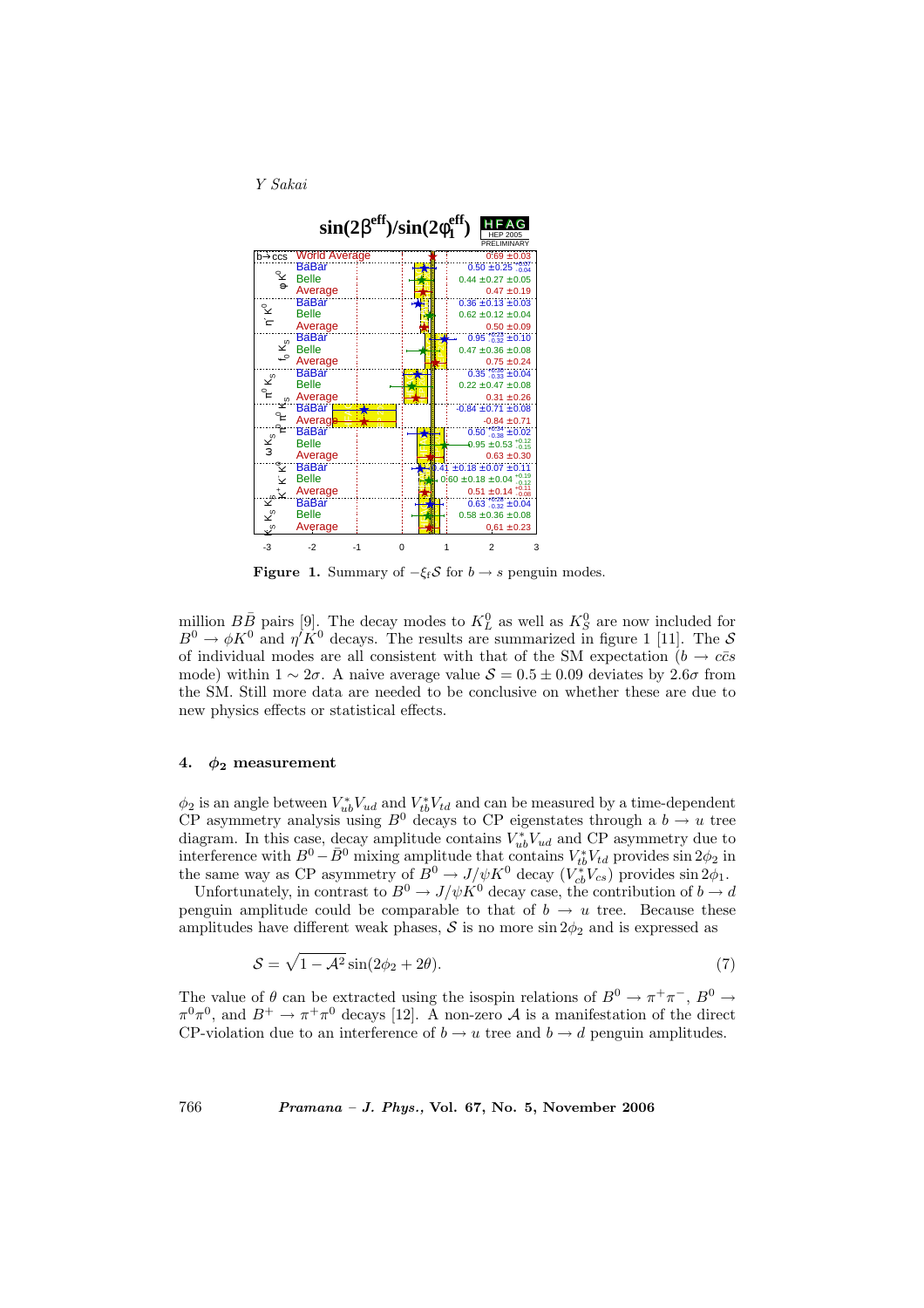CP-violations in B decays

4.1  $B^0 \to \pi^+ \pi^-$ 

The BaBar and Belle experiments have measured CP asymmetry parameters,  $S_{\pi\pi}$ ,  $\mathcal{A}_{\pi\pi}$ , using 232 million and 275 million  $B\bar{B}$  pairs, respectively. The results are

BaBar [13]:  $S = -0.30 \pm 0.17(\text{stat.}) \pm 0.03(\text{sys.})$ ,  $\mathcal{A} = +0.09 \pm 0.15 \text{(stat.)} \pm 0.04 \text{(sys.),}$ Belle [14]:  $S = -0.67 \pm 0.16(\text{stat.}) \pm 0.06(\text{sys.}),$  $\mathcal{A} = +0.56 \pm 0.12 \text{(stat.)} \pm 0.06 \text{(sys.),}$ Average [11]:  $S = -0.50 \pm 0.12 \text{(tot.)}$ ,  $\mathcal{A} = +0.37 \pm 0.10 \text{(tot.)}$ .

The Belle result shows the evidence for direct CP-violation, while BaBar result does not show significant direct CP-violation. The difference between two experiments is ∼2.3σ. It is interesting to note that the average A value is consistent with the expectation  $-3A_{\rm CP}(B^0 \to K^+ \pi^-)$  [15].

The isospin analysis is performed [16] using the above results and the current world averages of  $\mathcal{B}(B^+\to \pi^+\pi^0)$ ,  $\mathcal{B}(B^0\to \pi^+\pi^-)$ ,  $\mathcal{B}(B^0\to \pi^0\pi^0)$ , and  $\mathcal{A}(B^+\to \pi^0\pi^0)$  $\pi^{0}\pi^{0}$  [11]. Because of unexpectedly large  $\mathcal{B}(B^{0} \to \pi^{0}\pi^{0})$  and large experimental error of its measurement, only loose constraint on  $\phi_2$  can be obtained.

4.2  $B^0 \to \rho^+ \rho^-$ 

A decay mode  $B^0 \to \rho^+ \rho^-$  contains two vector mesons in the final state which in general is not a pure CP eigenstate, and  $\rho$  meson is a wide resonance which would suffer from interference effects with other resonances and a non-resonant component. Therefore, it was thought that analysis of this decay mode would be complicated and might not be useful for  $\phi_2$  measurement. However, recently the longitudinal polarization fractions  $(f_L)$  in  $B^+ \to \rho^+ \rho^0$  and  $B^0 \to \rho^+ \rho^-$  decays were found to be close to 100% [17] which implies that the final state is almost pure CP even state. Furthermore, the branching fraction of  $B^0 \to \rho^0 \rho^0$  [18] is found to be much smaller than those of  $B^0 \to \rho^+ \rho^-$  and  $B^+ \to \rho^+ \rho^0$  [11], which indicates that the effect of penguin diagram  $(\theta)$  is small enough.

The BaBar and Belle experiments have measured CP asymmetry parameters, for  $B^0 \to \rho^+ \rho^-$  with 232 million and 275 million  $B\bar{B}$  pairs, respectively. The results are

BaBar [19]:  $S = -0.33 \pm 0.24(\text{stat.})_{-0.14}^{+0.08}(\text{sys.})$ ,  $\mathcal{A} = +0.03 \pm 0.18 \text{(stat.)} \pm 0.09 \text{(sys.),}$ Belle [20]:  $S = +0.09 \pm 0.42 \text{(stat.)} \pm 0.08 \text{(sys.),}$  $\mathcal{A}=0.00\pm0.30(\mathrm{stat.})^{+0.10}_{-0.09}(\mathrm{sys.}).$ 

In both analyses,  $f_L$  is assumed to be 100% and the possible effect of CP odd component is included in the systematic error.  $f_L$  is also measured with these samples and found to be  $0.987 \pm 0.014(\text{stat.})_{-0.028}^{+0.020}(\text{sys.})$  (BaBar) and  $0.951^{+0.033}_{-0.039}$ (stat.)<sup> $+0.029$ </sup>(sys.) (Belle), respectively. These confirm that  $f_L$  is close to 100%.

The isospin analysis similar to  $B \to \pi\pi$  is performed using the above results  $(S, \mathcal{A} \text{ and } f_L)$  and the current world averages of  $\mathcal{B}(B^+ \to \rho^+ \rho^0), \mathcal{B}(B^0 \to \rho^+ \rho^-),$ and the central value of  $\mathcal{B}(B^0 \to \rho^0 \rho^0)$  corresponding to the upper limit [11].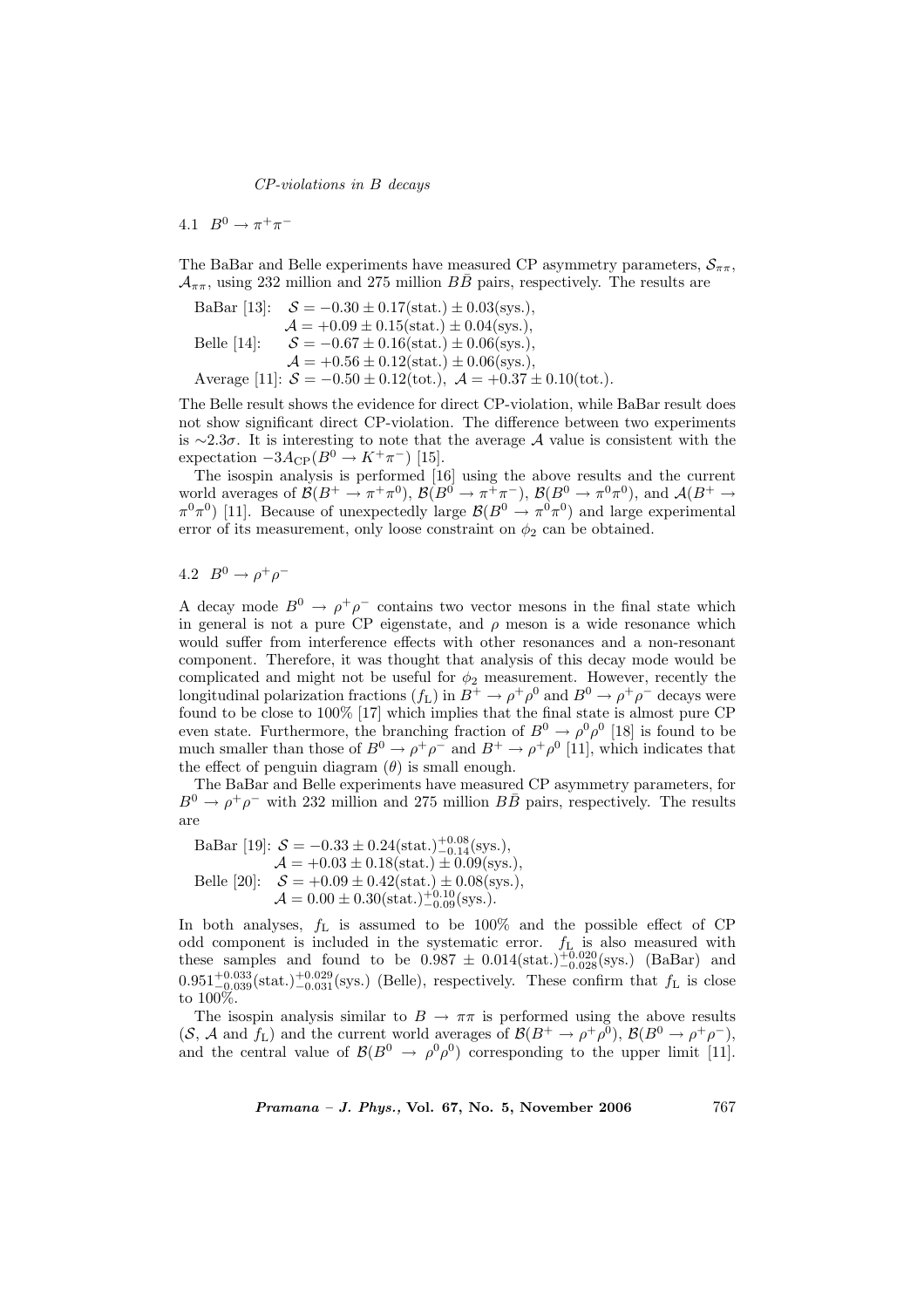



**Figure 2.** Summary of confidence level as a function of  $\phi_2$  obtained from  $B^0 \to \pi^+ \pi^- \pi^0$  decay,  $B \to \pi \pi$  isospin analysis,  $B \to \rho \rho$  isospin analysis, and all three decay modes combined.

Selecting the solution closest to the global fit constraint [16] to the unitarity triangle,  $\phi_2 = 96^\circ \pm 13^\circ$  is obtained.

## 4.3  $B^0 \to \rho^+ \pi^-$

A final state of  $B^0 \to \rho^+ \pi^-$  decay is not a CP eigenstate, but this decay proceeds via the same quark level diagram as  $B^0 \to \pi^+ \pi^-$  and both  $B^0$  and  $\overline{B}^{0}$  can decay to  $\rho^+\pi^-$ . Consequently, mixing-induced CP-violations can occur in four decay amplitudes,  $B^0 \to \rho^{\pm} \pi^{\mp}$  and  $\bar{B}^0 \to \rho^{\pm} \pi^{\mp}$ . The measurements of CP-violation parameters for these decays, where they are treated as quasi-two-body decays, have been made both by BaBar [21] and Belle [22]. However, an isospin analysis is rather complicated and no significant constraint on  $\phi_2$  has been obtained [16].

BaBar has performed a time-dependent Dalitz plot analysis to  $B^0 \to \pi^+ \pi^- \pi^0$ decays [23]. This method allows to extract  $\phi_2$  without multi-fold ambiguity utilizing the different behavior of time evolution in Dalitz plane due to interference of  $\rho^+\pi^-$ ,  $\rho^-\pi^+$ , and  $\rho^0\pi^0$  amplitudes [24]. They use 'square Dalitz plot' parameters (m' and  $\theta'$ ) rather than the usual squared masses of two particles. The constraint on  $\phi_2$ obtained from the fit is  $\phi_2 = [113^{+27}_{-17}(\text{stat.}) \pm 6(\text{sys.})]^\circ$ . Although the constraint is still moderate, no multi-fold ambiguity is seen as expected.

Figure 2 shows the constraint with all the above-mentioned three decay modes combined [16], which gives  $\phi_2 = [99^{+12}_{-17}]^{\circ}$  and is consistent with that of the global fit constraint which is also shown in the plot.

### 5.  $\phi_3$  measurement

 $\phi_3$  is an angle between  $V_{ub}^* V_{ud}$  and  $V_{cb}^* V_{cd}$  and cannot be measured using a mixinginduced CP-violation in  $B^0$  decays in a simple manner as was done for the other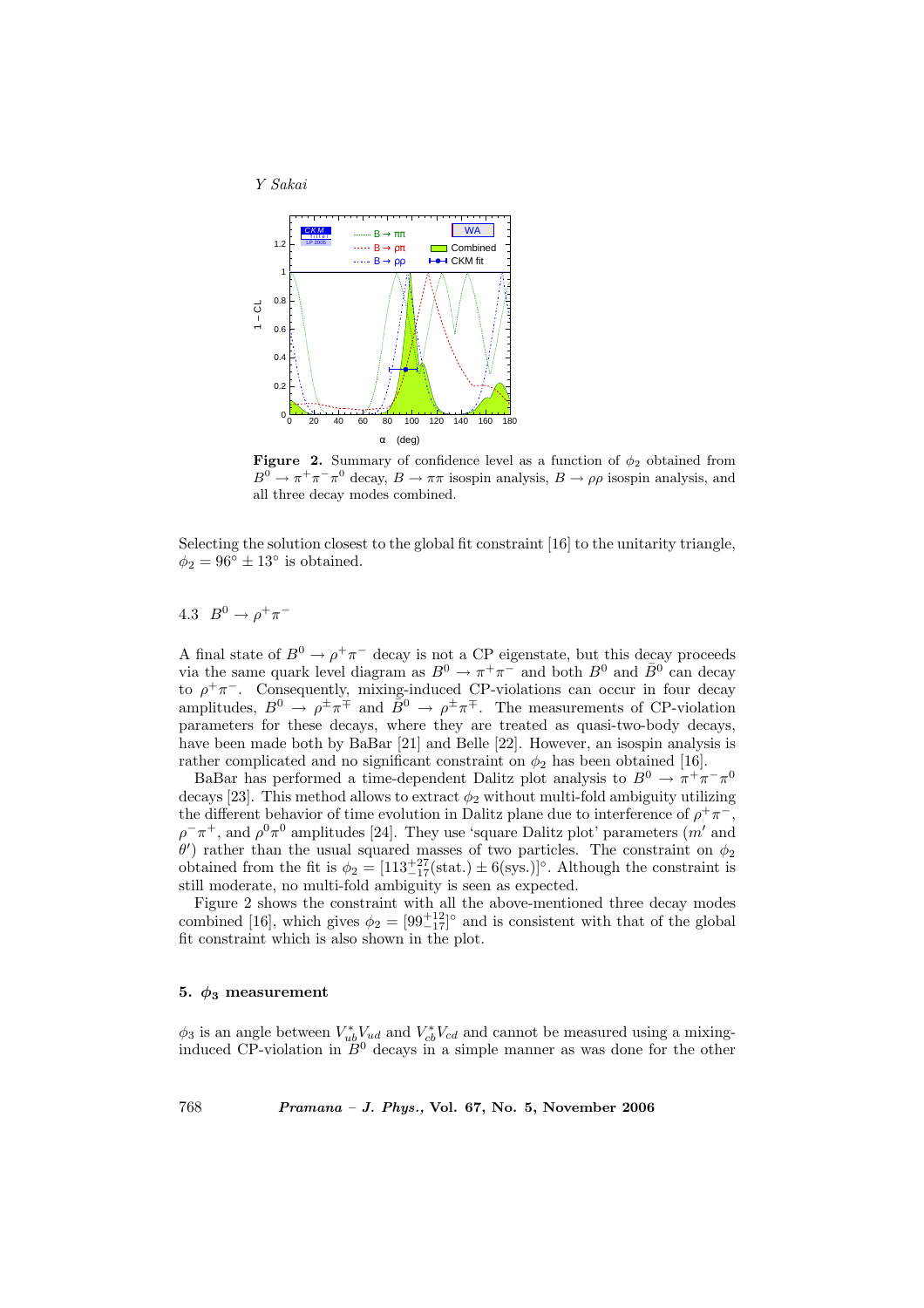CP-violations in B decays



**Figure 3.** Confidence level as a function of  $\phi_3$ .

two angles. Naturally, decay modes that are useful to measure  $\phi_3$  should involve an interference between an amplitude with  $V_{ub}$  and that with any CKM element other than  $V_{td}$ . Also, some trick is required to get rid of the effect of the strong phase in CP-violation. One of the promising decay modes is B decays to a neutral D meson and a kaon. If both  $D^0$  and  $\overline{D}^0$  decay to a common final state  $(f_{com})$ , an amplitude of  $B^- \to D^0 K^- \to f_{com} K^-$  (via  $b \to c\bar{u}s$  diagram) and that of  $B^{-} \to \overline{D}{}^{0} K^{-} \to f_{\text{com}} K^{-}$  (via  $b \to u\overline{c}s$  diagram) have an interference, resulting in a CP-violation which is related to  $\phi_3$ . Several types of  $f_{\text{com}}$  are considered to be useful:

- $f_{\text{com}} = D_{\text{CP}}$  (GWL method) [25]: This method uses  $D^0$  decays to CP eigenstates, such as  $\pi^+\pi^-, K^+K^-$  for CP even, and  $K_S^0\pi^0, K_S^0\phi$  for CP odd states. There are four observables (ratio to favored  $D^0$  decay and charge asymmetry for each of CP even and odd mode) and it allows to determine three unknowns including  $\phi_3$  up to an 8-fold ambiguity.
- $f_{\text{com}} = D_{\text{DCSD}}$  (*ADS method*) [26]: This method uses double Cabibbo suppressed decay (DCSD) of  $D^0$  such as  $D^0 \to K^+\pi^-$  so that  $B^- \to D^0K^- \to$  $K^+\pi^-K^-$  interferes with Cabibbo-favored decay of  $\bar{D}^0$  in  $B^-\to \bar{D}^0K^-\to$  $K^+\pi^-K^-$ . There are two observables (a ratio to Cabibbo-favored mode and a charge asymmetry) for three unknowns and  $\phi_3$  cannot be determined from a single measurement. However, combining results from several different decay modes, one can uniquely determine  $\phi_3$ .
- $f_{\text{com}} = K_S^0 \pi^+ \pi^-$  (*Dalitz method*) [27]: This method uses non-flavor-specific three-body  $D^0$  decays. A simultaneous fit to Dalitz distributions of  $K^0_S \pi^+ \pi^$ for  $B^+$  and  $B^-$  decays is performed with three unknowns including  $\phi_3$ . More details are described below.

The GWL and ADS methods are theoretically clean and many measurements have been made, whose summary can be seen in ref. [11], but only loose constraint on  $\phi_3$  can be obtained with current accuracy of measurements as shown in figure 3.

The Dalitz method was first tried by the Belle with 152 million  $B\bar{B}$  pairs [28] and turned out to be the most promising with currently available data sample. The Belle has updated the results for  $B^+ \to D K^+$  and  $B^+ \to D^* [D \pi^0] K^+$  with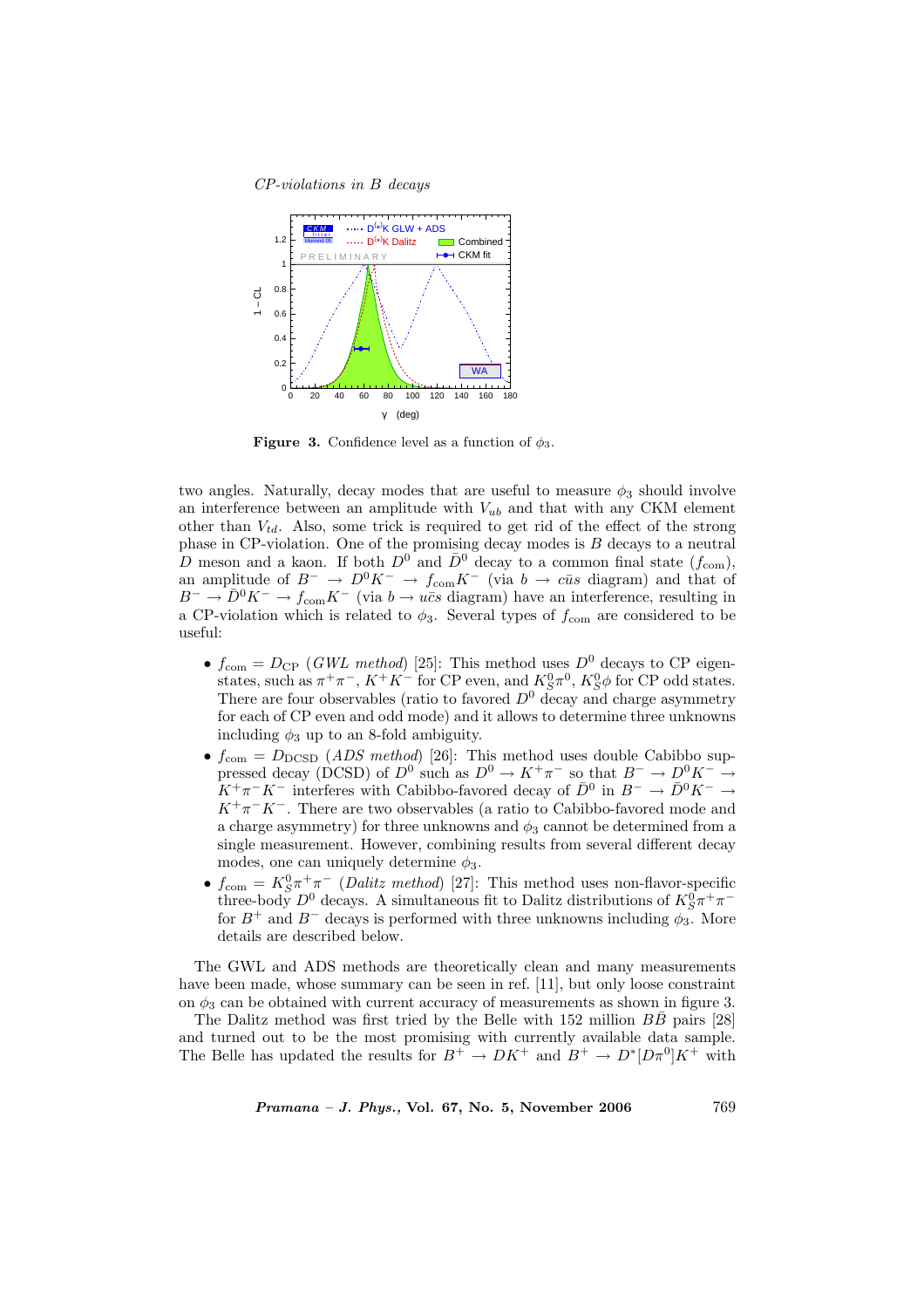Y Sakai

an additional mode  $B^+ \to D K^{*+}$  using 275 million  $B\overline{B}$  pairs [29]. BaBar also obtained the results for  $B^+ \to D K^+$ ,  $B^+ \to D^* [D \pi^0] K^+$  and  $B^+ \to D^* [D \gamma] K^+$ decay modes with 227 million  $B\bar{B}$  pairs [30].

The decay amplitude in Dalitz plane is given for  $B^+$  as

$$
M_{+} = f(m_{+}^{2}, m_{-}^{2}) + r e^{i\phi_{3} + i\delta} f(m_{-}^{2}, m_{+}^{2}), \tag{8}
$$

and the corresponding amplitude for  $B^-$  decay is given as

$$
M_{-} = f(m_{-}^{2}, m_{+}^{2}) + r e^{-i\phi_{3} + i\delta} f(m_{+}^{2}, m_{-}^{2}),
$$
\n(9)

where r and  $\delta$  are ratio of magnitudes and strong phase difference of two amplitudes  $b \to c\bar{u}s$  and  $b \to u\bar{c}s$ , respectively,  $m_+^2(m_-^2)$  is the squared invariant mass of  $K_S^0 \pi^+ (K_S^0 \pi^-)$ , and  $f(m_+^2, m_-^2)$  is the complex amplitude of  $\bar{D}^0 \to K_S^0 \pi^+ \pi^-$  decay.  $f(m_+^2, m_-^2)$  is determined as a sum of intermediate quasi-two-body decays using  $D^0$  from  $D^{*+} \to D^0 \pi^+$  whose flavor is tagged by a charge of a soft pion. Unbinned maximum likelihood fits are performed including the effects of background, efficiency, and resolutions. Figure 3 shows the constraints on  $\phi_3$  with all available results combined [16]. The obtained result is  $\phi_3 = \left[63^{+15}_{-13}\right]^\circ$  and consistent with that from the global fit.

### 6. Direct CP-violation

As mentioned in §4.2, the first evidence of the direct CP-violation was reported by Belle in the  $B^0 \to \pi^+\pi^-$  decay. In the summer of 2004, BaBar and Belle reported its evidence [31] in  $B^0 \to K^+\pi^-$  decay using 227 million and 275 million  $B\bar{B}$  pairs, respectively. In the summer of 2005, Belle updated this measurement using 386 million BB pairs and obtained  $A_{\rm CP} = -0.113 \pm 0.021 \pm 0.008$  with ∼5σ significance [32]. The world average is  $A_{\rm CP} = -0.115 \pm 0.018$  [11] with a significance of 6.4 $\sigma$ , which establishes the direct CP-violation in B decays.

Direct CP-violations have been intensively searched for in many other B decay modes, but no evidence has been found so far, except for that described below. Belle has performed a Dalitz plot analysis for  $B^+ \to K^+\pi^+\pi^-$  three-body decays including CP-violation effect [33]. In this analysis, not only the difference of magnitudes contributes but also that of phases of amplitudes of intermediate two-body decays contribute to a direct CP-violation. For the  $B^+ \to \rho^0 K^+$ mode, they find  $A_{\rm CP} = 0.30 \pm 0.11(\text{stat.}) \pm 0.02(\text{sys.})_{-0.04}^{+0.11}(\text{model})$  with a significance of  $3.9\sigma$ . It should be noted that this is the first evidence of CP-violation in charged particle decays (i.e. CP-violations observed so far are all in neutral particles for both  $K$  and  $B$ ). BaBar has also made a similar analysis and obtained  $A_{\rm CP} = 0.34 \pm 0.13({\rm stat.}) \pm 0.06({\rm sys.})_{-0.20}^{+0.15}({\rm model})$  [34] where the central value is quite similar but significance is less than  $3\sigma$ .

### 7. Summary

Thanks to the excellent performance of the KEKB and PEP-II accelerators, measurements of CP-violations with large accumulated data samples have now established the large CP-violation in B decays in mixing-decay interference and direct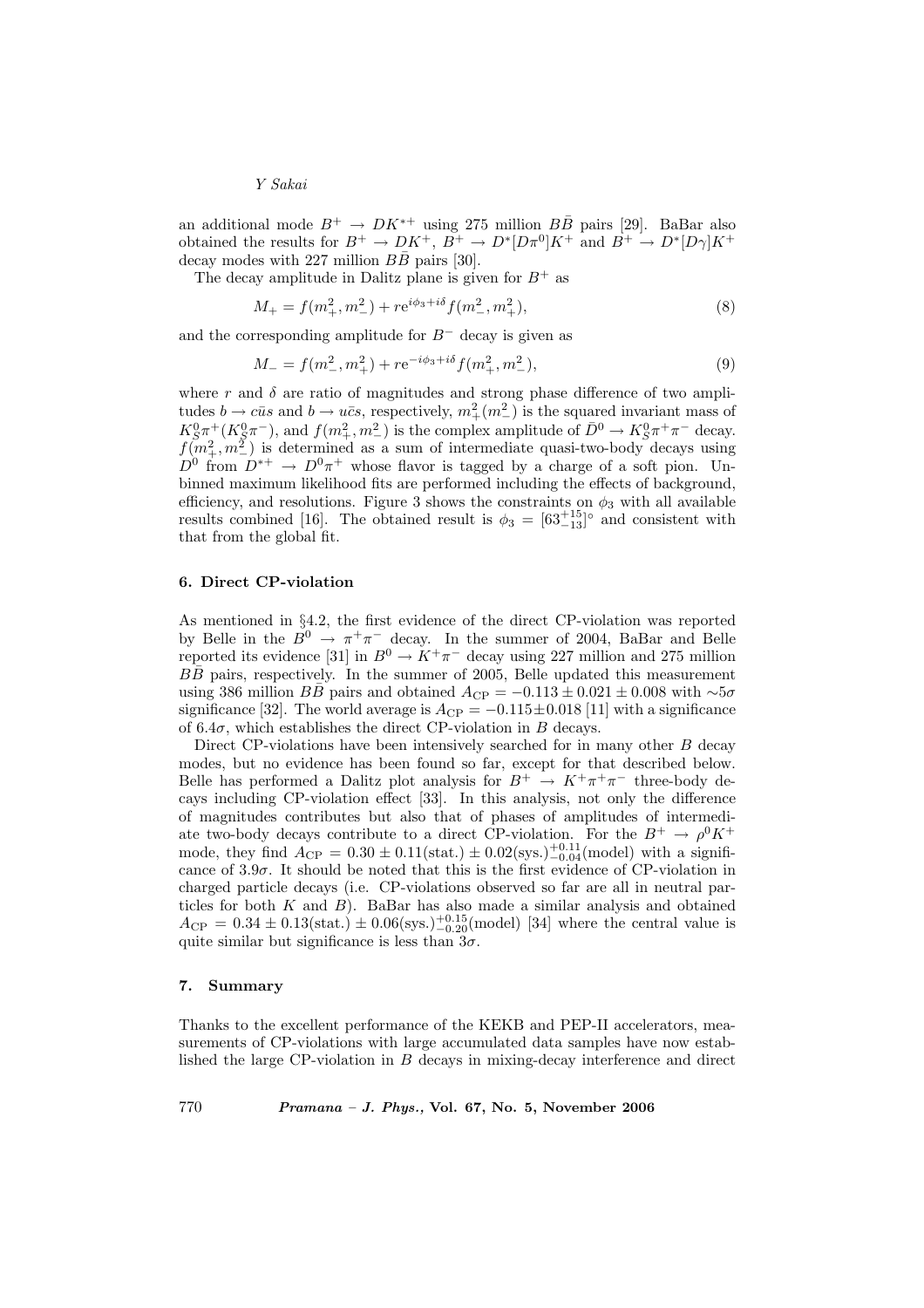CP-violations in B decays



Figure 4. Constraints of the unitarity triangle from various measurements and global fit result.

CP-violation. The measurements of three angles of the unitarity triangle from CPviolations of B decays are quite consistent with the SM expectations as shown in figure 4. These results strongly support the validity of the KM prescription of CPviolation, although a CP-violation in the  $B^0 - \bar{B}^0$  mixing, which is expected to be equal to or less than  $\mathcal{O}(10^{-3})$  and well below current experimental sensitivity [35], is not yet established.

Further precision measurements of CP-violation, especially with decays dominated by loop diagram such as  $b \rightarrow s$  penguin are of great interest to search for the effect of new physics beyond the SM with more data sample in future.

#### References

- [1] J H Christenson et al, Phys. Rev. Lett. 13, 138 (1964)
- [2] M Kobayashi and T Maskawa, Prog. Theor. Phys. 49, 652 (1973)
- [3] L Wolfenstein, Phys. Rev. Lett. 51, 1945 (1983)
- [4] A B Carter and A I Sanda, *Phys. Rev. Lett.* **45**, 952 (1980) A B Carter and A I Sanda, Phys. Rev. D23, 1567 (1981) I I Bigi and A I Sanda, Nucl. Phys. B193, 85 (1981)
- [5] PEP-II: An asymmetric B Factory, Conceptual Design Report, SLAC-418, LBL-5379 (1993)
- [6] S Kurokawa and E Kikutani et al, Nucl. Instrum. Methods A499, 1 (2003)